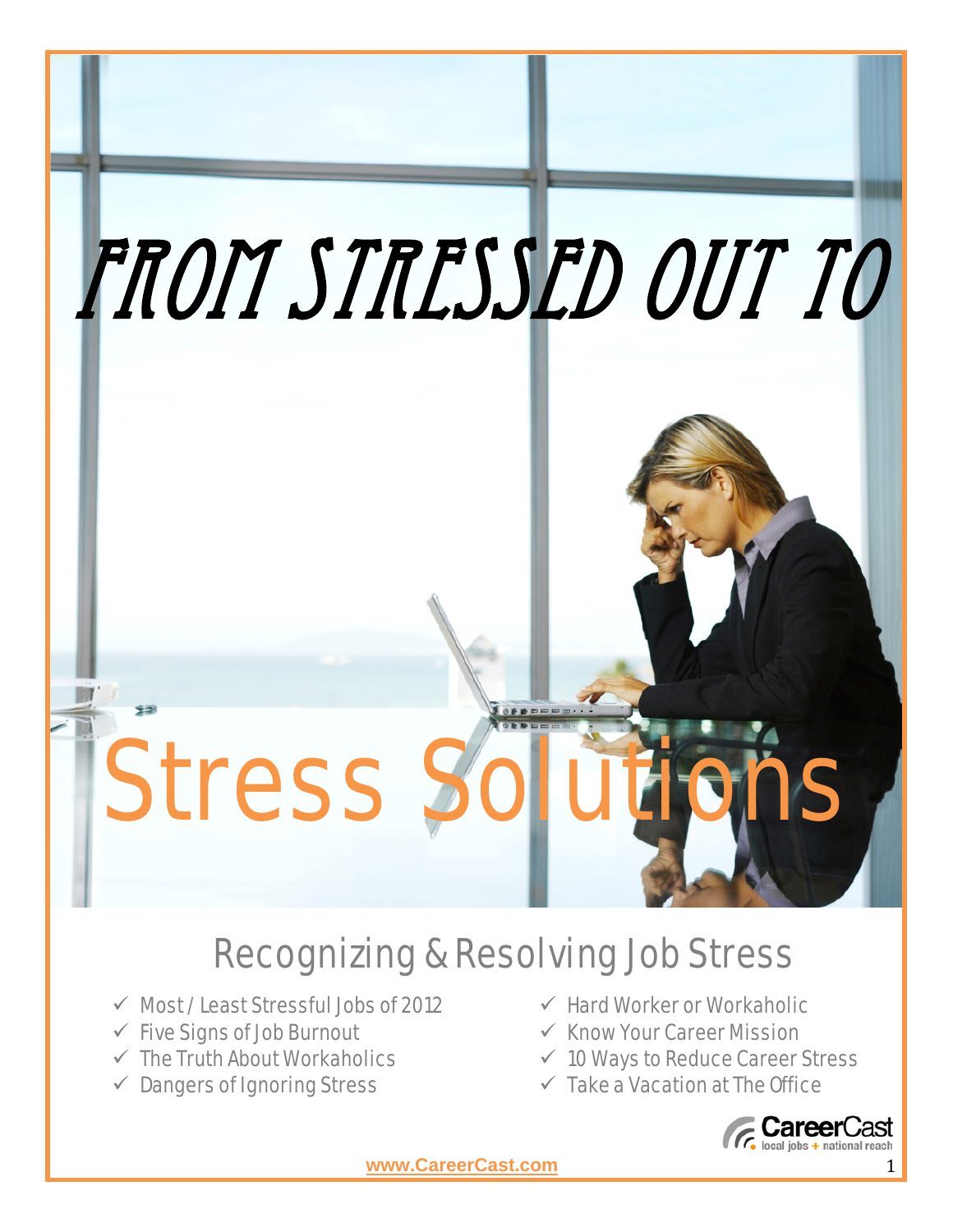# From Stressed Out to Stress Solutions Table of Contents

| <b>CareerCast's Ten Most and Ten Least Stressful Jobs</b> | Page 3     |
|-----------------------------------------------------------|------------|
| Dealing With Job Stress During Uncertain Economic Times   | Page 4-6   |
| <b>The Truth About Workaholics</b>                        | Page 6-8   |
| Ten Habits to Help Advance Your Careers                   | Page 8-10  |
| Are You Suffering From "Comfortable Misery?"              | Page 11-12 |
| <b>Eleven Ways to Vacation at the Office</b>              | Page 12-17 |

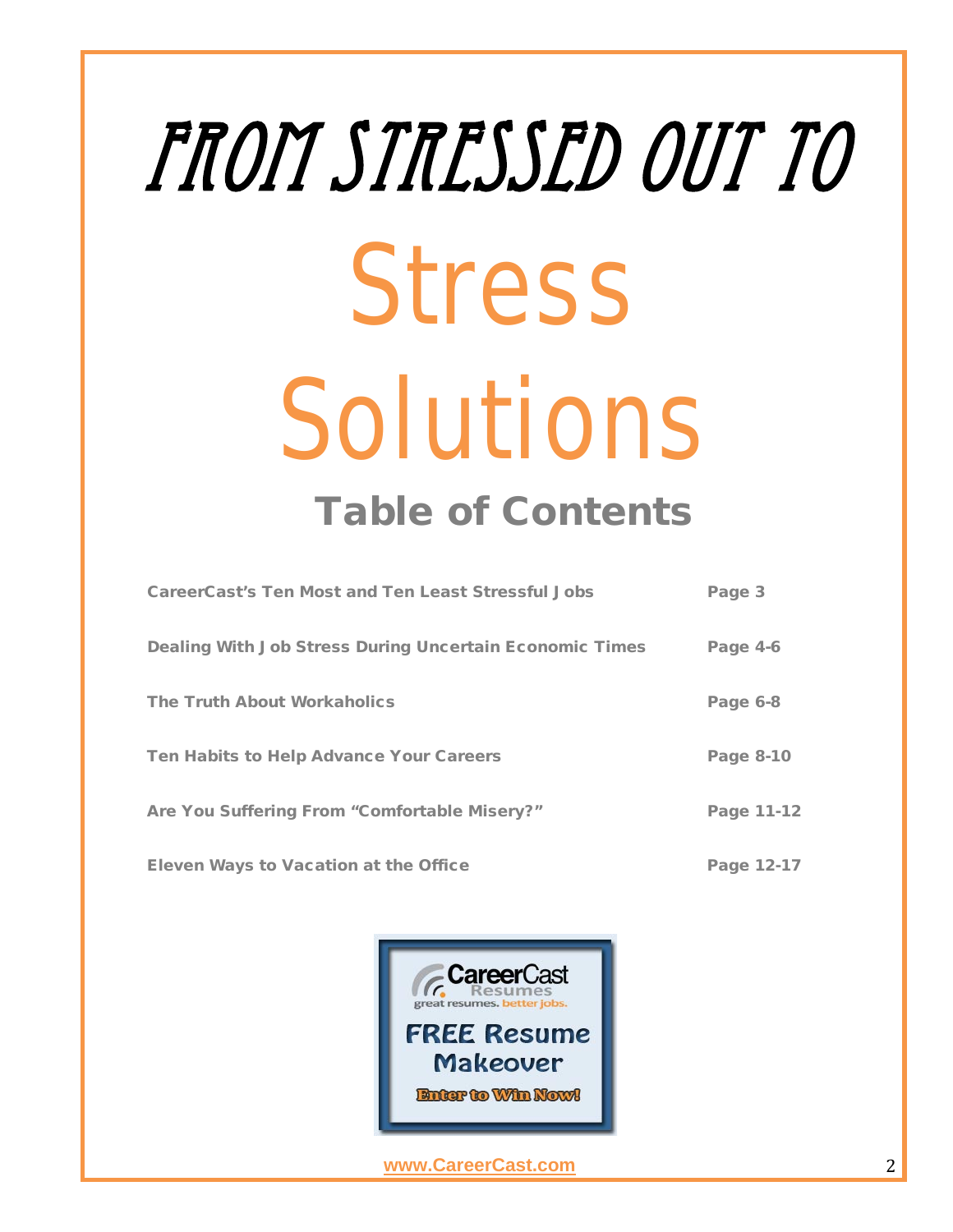

### CareerCast.com's [10 Most Stressful Jobs of 2012](http://www.careercast.com/jobs-rated/10-most-stressful-jobs-2012)

- 1. **Enlisted Military Soldier –** Avg. Income \$35,580
- 2. **Firefighter –** Avg. Income \$45,250
- 3. **Airline Pilot –** Avg. Income \$103,210
- 4. **Military General –** Avg. Income \$196,300
- 5. **Police Officer –** Avg. Income \$53,540
- 6. **[Event Coordinator](http://eventcareers.careers.adicio.com/jobs/search) –** Avg. Income \$45,260
- 7. **[Public Relations Exec.](http://jobs.adweek.com/jobs/search/results?sort=score+desc&view=List_Brief&rows=50) –** Avg. Income \$91,810
- 8. **Corporate Executive (Senior) –** Avg. Income \$165,830
- 9. **[Photojournalist](http://jobs.adweek.com/jobs/search/results?sort=score+desc&view=List_Brief&rows=50) –** Avg. Income \$40,000
- 10. **Taxi Driver –** Avg. Income \$22,440





### CareerCast.com's [10 Least Stressful Jobs of 2012](http://www.careercast.com/jobs-rated/10-least-stressful-jobs-2012)

- **1. [Medical Records Technician](http://imngmedjobs.careers.adicio.com/jobs/search) -** Avg. Income \$32,350
- 2. **Jeweler –** Avg. Income \$35,170
- **3. Hair Stylist –** Avg. Income \$22,760
- **4. Dressmaker/Tailor –** Avg. Income \$26,560
- **5. [Medical Laboratory Technician](http://imngmedjobs.careers.adicio.com/jobs/search) –** Avg. Income \$36,280
- **6. [Audiologist](http://imngmedjobs.careers.adicio.com/jobs/search) –** Avg. Income \$66,660
- **7. Precision Assembler –** Avg. Income \$31,250
- **8. Dietitian –** Avg. Income \$53,250
- **9. Furniture Upholsterer –** Avg. Income \$29,960
- **10. Electrical Technician –** Avg. Income \$56,040



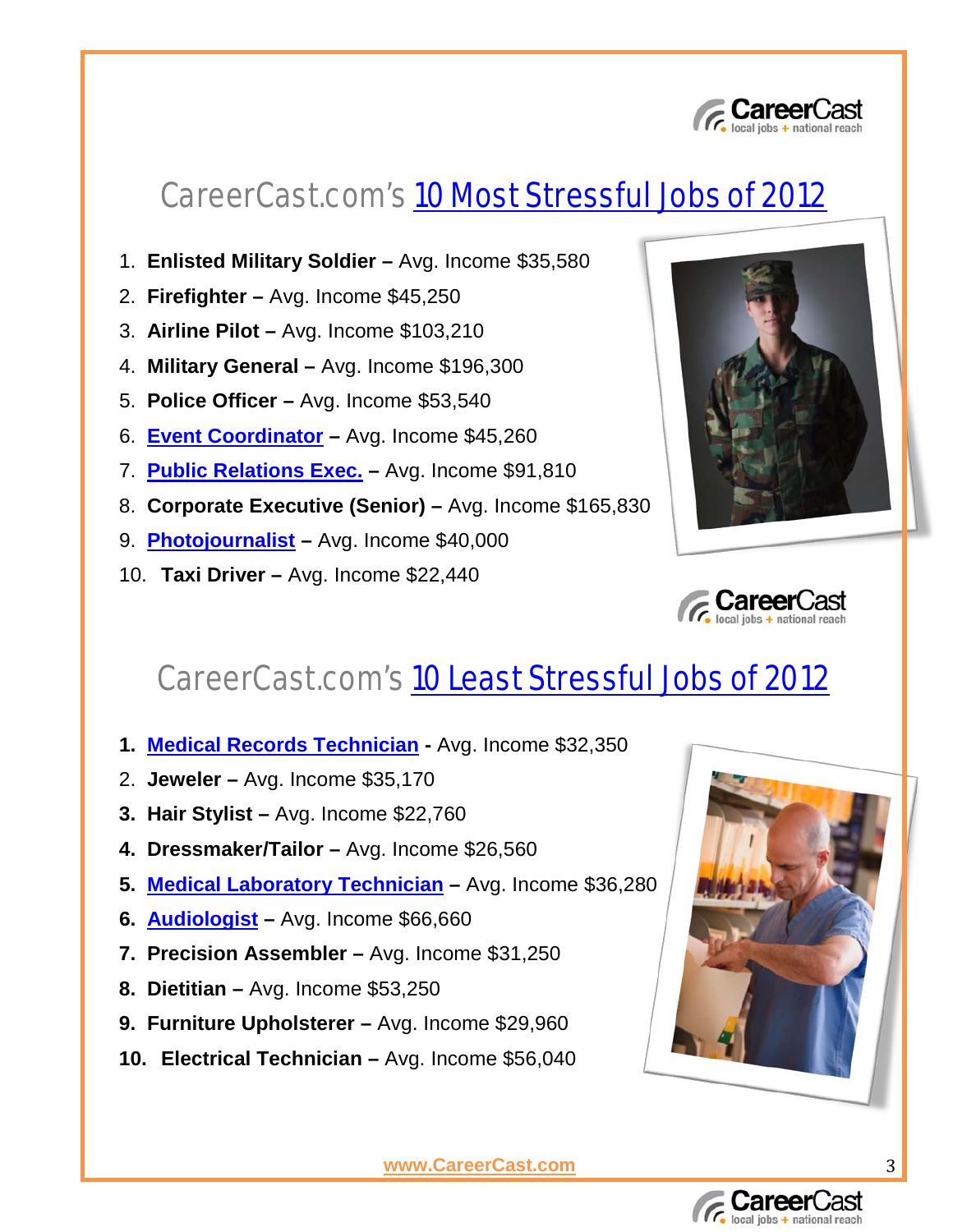# Dealing With Job Stress During Uncertain Economic Times

By Dr. Morley Glicken



In the current economy, companies are often expected to turn on a dime in [response to changing market needs in order to stay vibrant.](http://www.careercast.com/career-news/when-others-are-losing-their-heads-thriving-down-economy) What that means is that many companies are constantly reorganizing-not just every year but sometimes as frequently as every 6 months. Employees live in a constant state of change including new processes, new procedures, new bosses, and new organizational structures. Employees are measured on goals that were typically set before the changing economy and then never modified.

As a result, there is very little loyalty to employees, many of whom may have been valued in the past. The new emphasis in the workplace is on "what have you done for me lately?" This changing dynamic in the workplace has lead to ever increasingly rates of stress, low worker [satisfaction,](http://www.careercast.com/career-news/do-i-stay-my-friends-work-or-take-more-satisfying-job) poor morale, and ultimately, burnout.

Linda Barrington, managing director of human capital at the Conference Board, who helped write a 2011 report on job satisfaction, says that even workers who were lucky enough to get jobs during the current economic downturn are becoming more dissatisfied with their jobs. The report she helped write found that

only 45% of Americans are satisfied with their work. [Job satisfaction rates](http://www.careercast.com/jobs-rated/whistling-while-you-work-10-most-satisfying-careers) had been steadily going upward before 2008 but took a sharp downturn after the recession hit.

### **"Only 45% of Americans are satisfied with their work"**

Workers entering new positions in a time of limited employment opportunities are often [so happy just to get a job](http://www.careercast.com/career-news/when-stepping-down-stepping) that they either ignore or [fail to realistically look at the demands of the job.](http://www.careercast.com/career-news/job-search-perception-vs-reality) Consider Jane Greer, an older worker involved in developing marketing and public relations strategies for a firm in St Louis that provided her no job protection and hired her on a temporary basis. She said that:

• Because of the incredible stress in my job to develop PR copy under extreme deadlines, sometimes less than an hour, I suffered a mild but scary stroke.

• I thought as a new older worker who had lost a long time job in journalism because of the economy, that I was lucky to get the job and really didn't ask many questions.

• I was hired quickly, started work with no training, and was thrown into the job with no one to teach me what was expected. The expectations kept changing, the hours were grueling, and pretty soon I just felt very burned out.

• I've been out of work for 4 months. I'm well enough to go back to work. They keep saying they'll hire me back, but I'm doubtful. You can imagine how poor my job prospects are given my age and my health.

### **What should Jane have done before taking the job?**

1. She should have spoken to others on the job. While not everyone is honest, most people who are under great job stress will give you straight information.

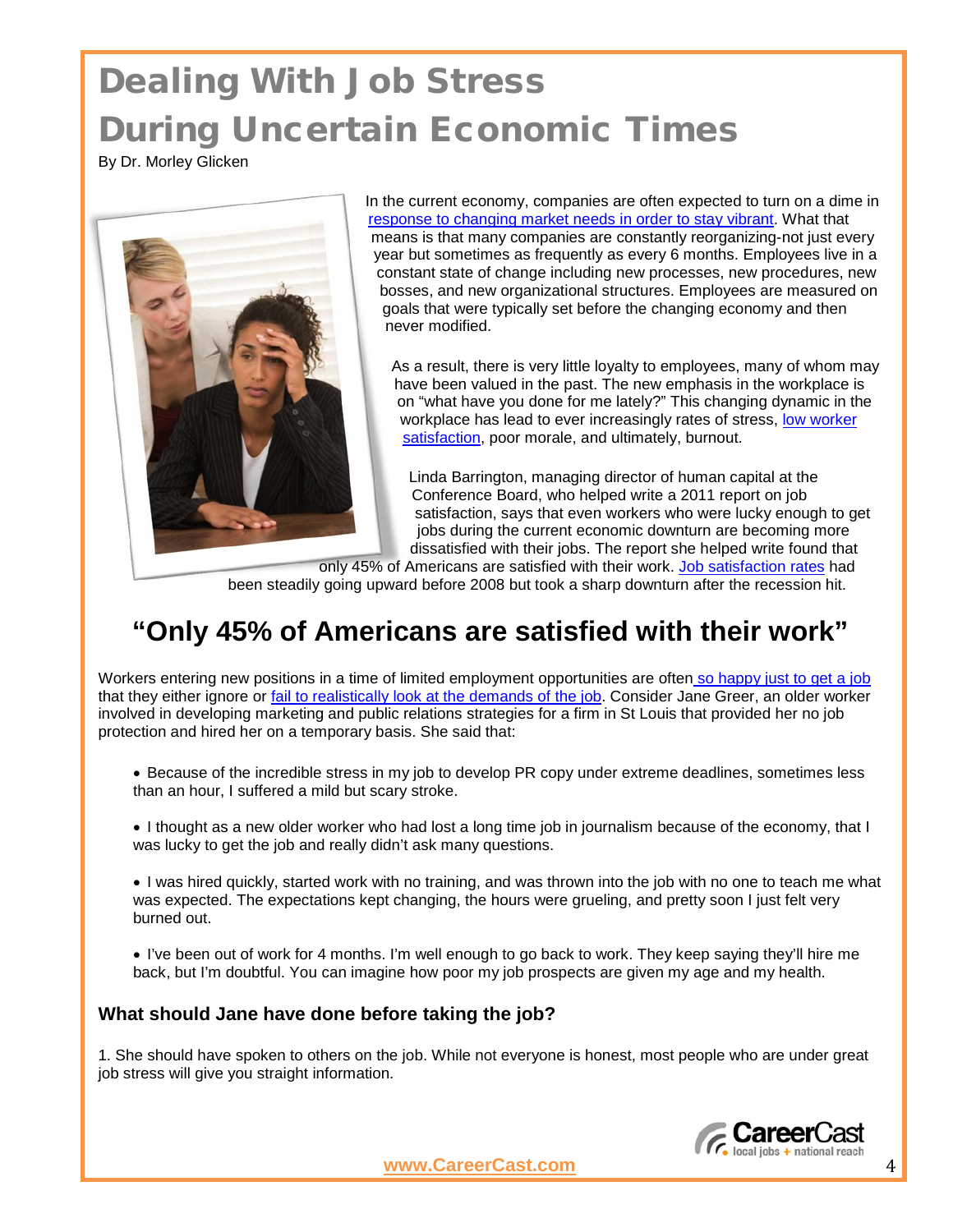2. Jane should have asked for and gotten [training for the job](http://www.careercast.com/career-news/career-training-courses-helpful-tools-or-wastes-time) and asked that it be part of her hiring letter. In the event that the training didn't materialize, she would have had a good argument that her stroke was work-related because she lacked the proper training.

3. She should have made an honest appraisal of her physical and emotional stamina for a difficult job. Jack, an older retired academic accepted a teaching position that required him to drive an hour each way to teach a late evening 3-hour class and then get up early the next morning, do the same long drive, and teach another early morning 3-hour class. He told me he felt "comatose" by late afternoon the 2nd day and was tired the following day as well. He won't do it again but a realistic appraisal of age and stamina would have told him it wasn't a good idea to accept this schedule and admits he was so enthusiastic about getting back to teaching that it limited his objectivity.

4. Like too many of us, Jane thought her previous job as a journalist was a lifetime job. She'd never experienced a recession this bad and happily lived on credit. When she took the PR and marketing job she was facing foreclosure on her beloved house and was deeply in debt. The need to be solvent financially drove the decision to take a job she was unprepared and unqualified to do.

5. Jane thought [others would help her get up to speed,](http://www.careercast.com/career-news/finding-right-professional-mentor) but because of the toxic environment she worked in where people felt a certain satisfaction in the failure of others, she was actually given wrong information and learned she couldn't trust many of her co-workers.

6. It would have also been wise for Jane to keep a journal describing the work environment and the effect it was having on her. Even though her job came without any specified security there are basic workplace rules that apply when workers are being treated in ways that are determinable to their health and well being. In her case, having evidence of her treatment at work might have improved the possibility of getting her old job back with, of course, some real changes in the way she was treated.

In the past 20 years, many studies have looked at the relationship between [job stress](http://www.careercast.com/jobs-rated/10-least-stressful-jobs-2011) and a variety of physical ailments. Mood and sleep disturbances, upset stomachs and headaches, and disturbed relationships with family and friends are examples of stress-related problems that often result when work-related problems exist. These early signs of job stress are usually easy to recognize, but the effects of job stress on chronic diseases is more difficult to determine because chronic diseases takes a long time to develop and can be influenced by many factors other than stress.

Nonetheless, evidence is rapidly accumulating that stress plays an important role in several types of chronic health problems including cardiovascular disease, musculoskeletal disorders, and ulcers. Major emotional problems related to job stress include depression, anxiety, anger, violent behavior, family violence, alcoholism and drug addiction, burnout, and in very severe cases of depression, suicide.

In a 2006 article on worker burnout in careerbuilder.com, Kate Lorenz provides the following signs that worker stress is beginning to move to burnout:

### **Signs You're Moving Toward Burnout**

| Sign No. 1: | Crankiness, irritability, and an inability to get along with co-workers you used to get along<br>with just fine.                              |
|-------------|-----------------------------------------------------------------------------------------------------------------------------------------------|
| Sign No. 2: | Coming to work late, wanting to leave early, dreading coming to work at all, watching the<br>clock, and counting the minutes until you leave. |
| Sign No. 3: | A sense of apathy and a lack of motivation. You no longer want to be challenged.                                                              |
| Sign No. 4: | You're no longer interested in interacting socially with co-workers.                                                                          |
| Sign No. 5: | You feel exhausted much of the time, have headaches, feel tension in all of your muscles,<br>and have trouble sleeping.                       |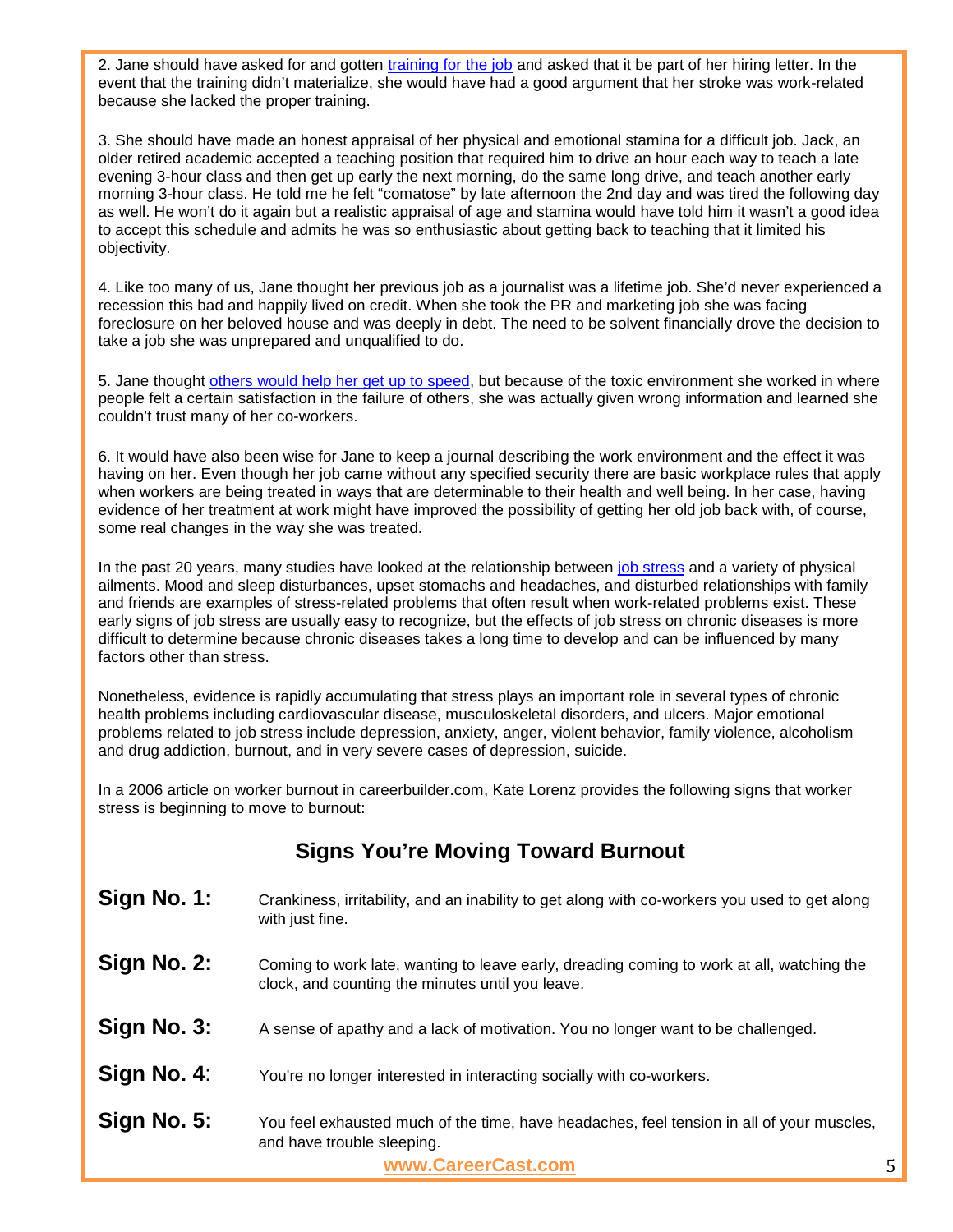If you're out of work or newly looking for work, it's a temptation to take whatever comes up, but many people like Jane and Jack have experienced the problems related to [taking new jobs without properly evaluating the stress](http://www.careercast.com/career-news/job-search-perception-vs-reality) associated with the work. Extreme pressure to perform in an economy where workers are asked to do more and more are perfect environments for stress-related problems.

Ask others, be honest about your ability to cope with stress, and if you badly need to take a less than desirable job, take the best job under the circumstances, even if it's for a short period of time, while you continue to look for something more suitable. Don't make an exhausting job a career. As too many people have discovered, the short and long term effects can be very dangerous to your health and survival.



*Dr. Morley Glicken is a faculty member in the School of Social Work at Arizona State University. Parts of this article come from his newest book: "Treating Worker Satisfaction and Job Burnout: Helping Workers Cope with Stress during Uncertain Economic Times" to be published in 2012 by Elsevier Publishers. He may be contacted at:mglicken@msn.com*

### The TRUTH About **Workaholics**

By Morley D. Glicken

Many people confuse hard-working people with workaholics. Workaholism means that you value work over any other activity, even when it negatively affects your health and family, as well as the quality of your work. On the other hand, there are many people who put in long hours, but still give back to their loved ones and enjoy outside activities when they have free time. These people are hard workers, *not* workaholics. There is a very serious distinction between the two.

When work becomes all consuming and joyless – that is, you go well beyond what's necessary and have no other interests or activities – it becomes a negative addiction. Workaholics work because they have nothing else to take its place. Their work addiction is a recurring obsession, and typically joyless.

These days too many people are being labeled (or labeling themselves) "workaholics" just for putting in a few extra hours per week. The truth is that in this poor economy, many of these people are working extra hard just to keep their jobs. *Real* workaholics have few (if any) outside interests. They let their family lives fall apart. They often have health problems and suffer from depression and deep insecurities.



Like any addiction, they repeat destructive behaviors despite knowing that they're destructive. Many would like to stop, but find it difficult or impossible to do so.

Workaholics should not be confused with people who are simply hard workers, love their jobs and go the extra mile to finish a project. By contrast, a workaholic is someone who constantly thinks about work, and without work feels anxious and depressed. Workaholics are difficult to get along with, because they frequently push others as hard as they push themselves.

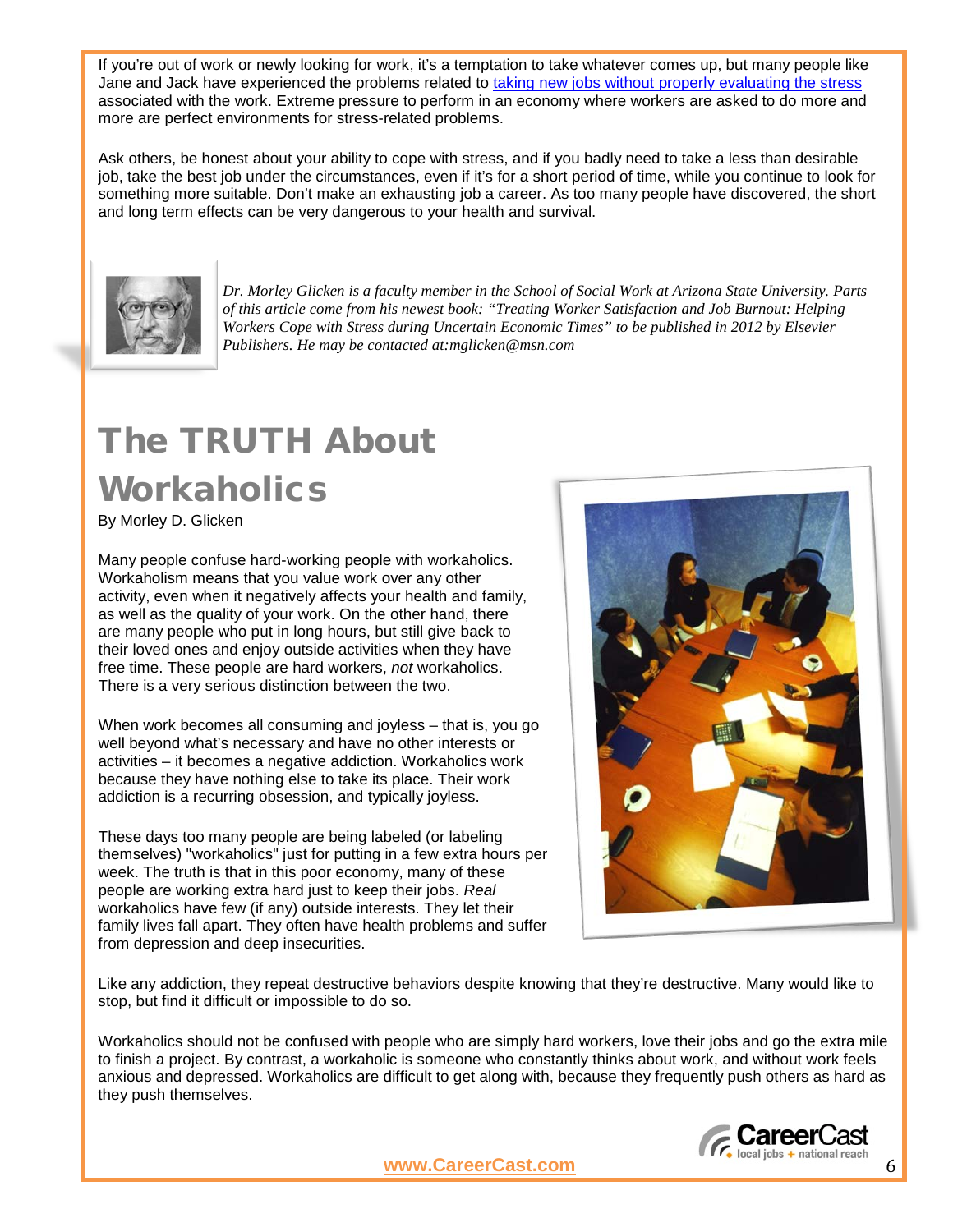### **Here are some key differences between hard workers and workaholics:**

- 1. Hard workers think of work as a required and (at times) pleasurable obligation. Workaholics see work as a way to distance themselves from unwanted feelings and relationships.
- 2. Hard workers keep work in check so they can be available to their family and friends. Workaholics believe that work is more important than anything else in their lives, including family and friends.
- 3. Workaholics get excitement from meeting impossible demands. Hard workers don't.
- 4. Hard workers can take breaks from work while workaholics can't. They think about work regardless of what they're doing or who they're with.

An interesting way of understanding the difference between hard workers and workaholics is found in the research of E.J. Douglas and R.L. Morris, who argue that what we typically call a workaholic, with its negative connotations, may more correctly be understood when we look at that person's motivation to work. The researchers found that people work hard for four reasons:

- 1. Because they want the financial rewards of hard work. Douglas and Morris call these people "material goal seekers."
- 2. Because they find little enjoyment from leisure activities. They can be called "low leisure" hard workers.
- 3. Because they love the perks they get at work, such as friendships, an easy commute, great working conditions, a good health plan, etc. They are "perkaholics" rather than workaholics.
- 4. Because they want to work just for work's sake. *These* people are the true workaholics.

While these are the four primary types of hard workers, there *is* also a fifth type – people who work hard simply because they love what they do. Barbara Woods is Executive Director of Casa Palmera, an organization providing psychological and medical help to men, women and their family members suffering from addictions and behavioral health disorders in San Diego. After an injury, Barbara's friends suggested she take time off to heal. Her response: "I thought about it, but I just love my job. I can't wait to get to work. I know I work long hours and people think I'm a workaholic, but I get such joy out of my work. I feel like I'm doing something important."

While it's true that Barbara works up to 80 hours a week, she's also engaged with her sons, has many friends and is happy and healthy, so she is likely not a workaholic. Barbara simply is one of those fortunate people who works hard because she truly loves her job.

### **Do you find yourself pulling too many late nights and coming into work on the weekends?**

**If you're concerned you may be addicted to work, test yourself to see if these six common traits of workaholics apply to you:**

- 1. Workaholics are intense, energetic, competitive and driven
- 2. Workaholics have self-doubts
- 3. Workaholics prefer work to leisure
- 4. Workaholics work anytime, anywhere
- 5. Workaholics make the most of their time
- 6. Workaholics blur the line between business and pleasure. As a consequence, it's not uncommon for workaholics to have major health problems including stress-induced illnesses, chronic fatigue and increased anxiety levels

Source: Marilyn Machlowitz, Machlowitz Consultants, Inc.

Researchers also have found that there are many people who are likely workaholics, but have few of the emotional problems associated with workaholism. The term "enthusiastic workaholics" is used to describe workaholics without health problems who learn the requirements of a job quickly, excel at their work, put great amounts of time into the job and reap the rewards for their work-related efforts.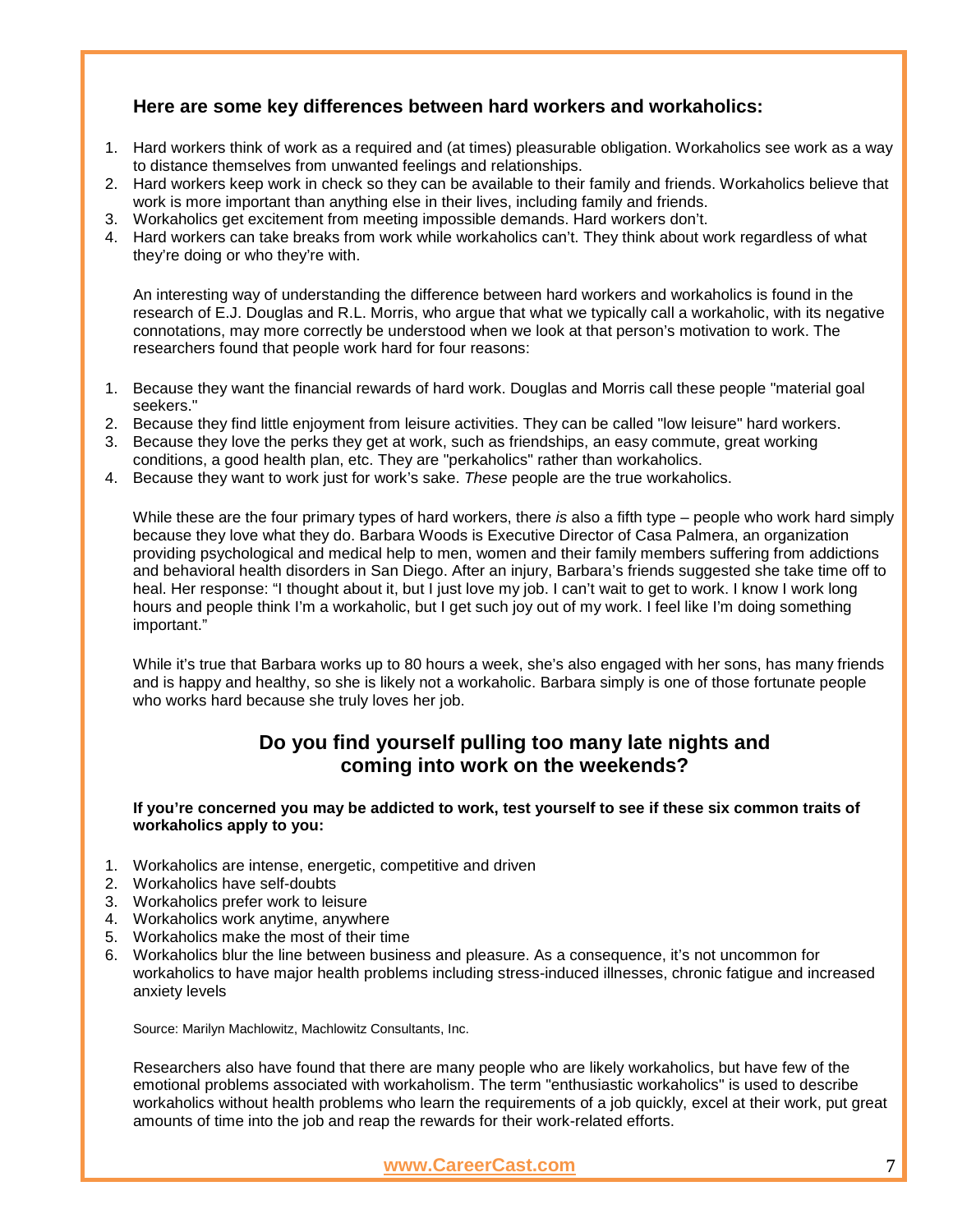"Non-enthusiastic" workaholics are those who do have health risks and put a great deal of time into work, but get none of the rewards in return. Many of these people work at companies that lack systems of rewarding exceptional work, or have an internal bias against certain types of workers.

If you think you're a workaholic, there are mental health specialists who can help. Look for someone with professional training, such as a licensed social worker, psychologist, counselor or psychiatrist, who specializes in work-related problems. Research suggests that a cognitive approach to counseling workaholics can be very helpful. This type of therapy focuses on thinking through negative behavior by looking at a patient's perceptions, premises and beliefs about work. Family counseling also can repair some of the damage done to relationships by workaholic behavior.

Finally, if you're using alcohol or substances to cope with the pressures of work, seek out a drug and alcohol specialist. The evidence is clear that being a workaholic leads to serious physical problems. Don't risk your life for your job! Seek help and learn to cope with the need to overwork. The key is to understand that sometimes an obsession with your job performance is *more* than normal hard work. It's a real – and dangerous – addiction.

This article is excerpted with permission from **Retirement for Workaholics: Life after work in a Downsized** [Economy,](http://www.amazon.com/Retirement-Workaholics-after-Downsized-Economy/dp/031338486X/ref=sr_1_2?s=books&ie=UTF8&qid=1278961671&sr=1-2) by Morley D. Glicken, which is available from [Amazon books](http://www.amazon.com/Retirement-Workaholics-after-Downsized-Economy/dp/031338486X/ref=sr_1_2?s=books&ie=UTF8&qid=1278961671&sr=1-2)

### 10 Habits to Help Advance Your Career

By Taunee Besson, CMF, CareerCast.com Senior Columnist

**Q:** It's easy to find articles full of [advice for job seekers,](http://www.careercast.com/jobs/content/college-graduate-cover-letter-resume-tips-taunee-besson) but what about [career advancement](http://www.careercast.com/jobs/content/improve-job-security-become-career-activist-peter-weddle) for those who are *already* employed? Since companies have cut back staff, many employees are stuck doing the work of three people these days. How can I possibly focus on my career advancement when I'm suffering from so much [workplace stress?](http://www.careercast.com/jobs/content/ten-most-stressful-jobs-2010-jobs-rated-0)

**A:** Seven Habits of Highly Effective People was a business best seller for an incredibly long time – especially considering its relatively simple advice. Even though most of the book's readers probably already *knew* the seven habits, putting them on paper helped to enhance their credibility.

The same is true when it comes to advice on how to advance [your career.](http://www.careercast.com/jobs/content/communicate-better-with-boss-taunee-besson) A lot of the tips I can offer are common sense, but unless you remember – and actually *do* – each of them, you'll never get on the path to career success. With this in mind, here are **10 Habits to Help Advance Your Career**, which if followed will help you take your mind off everyday stress and focus on [career advancement:](http://www.careercast.com/jobs/content/salary-negotiation-getting-counteroffer-blessing-curse)

#### **1. Know your career mission and pursue it with vigor**

Like Shakespeare's prose, this habit may be interpreted on more than one level. As a philosophy, it challenges you to discover the unique role best suited to your talents, interests and values and serves as a driving force to propel you toward success.

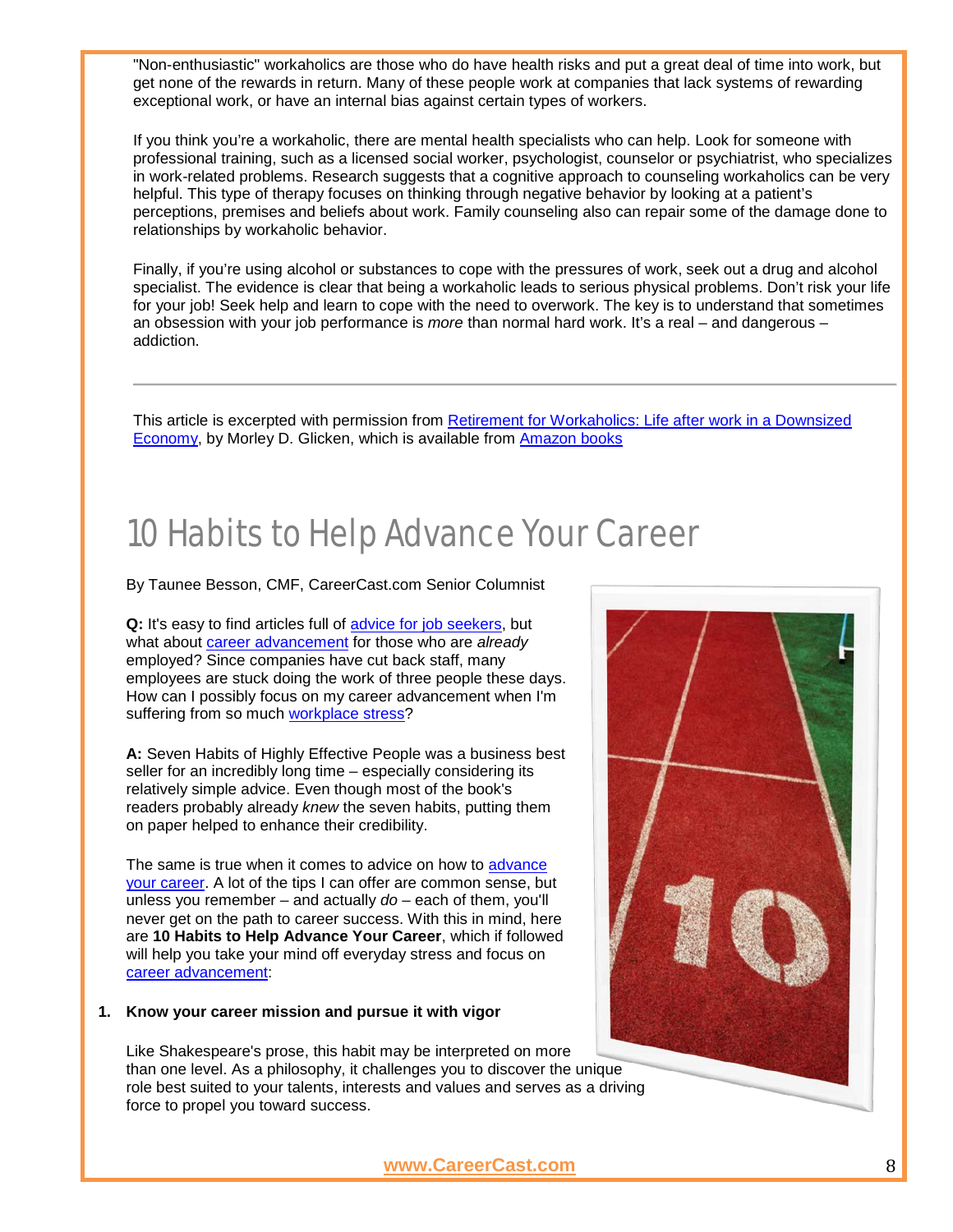On a more pragmatic level, your career mission is represented by your job description. The happiest professionals are those who understand their work, and what it takes to do a good job. This comes from a combination of technical competence and knowing exactly what management or clients expect from them. As quality experts would say, they do the job right the *first* time.

#### **2. Competence alone will not get you what you want**

You must also make sure that management notices when you do good work, and understands that you expect to be rewarded for going above and beyond. Too often employees just assume that their bosses know what's best when it comes to helping with career advancement, and that doing a really good job will automatically be acknowledged. Unfortunately, the truth is that many workers only generate attention when they're a problem.

If you really want to advance your career, you have to ask for what you want. Your manager isn't a mind reader, and waiting quietly to be recognized is a surefire way to get passed over for a promotion.

#### **3. Become an "intrepreneur" – view your job as a long term consulting assignment, not a permanent gig**

Years ago, Fast Company magazine had a cover story called "Me, Inc.", which revolutionized its readers' thinking about their careers. The article said that because organizations no longer guarantee lifetime employment, it's important think of yourself as a contractor with a portfolio instead of a loyal employee. As a contractor, your focus should be doing excellent work, learning as much as possible from each position, and being ready to [hop to a new job](http://www.careercast.com/jobs/content/when-job-hopping-makes-sense-tony-lee) should the desire or need arise.

#### **4. Take some career development risks**

Seize the responsibility for your own career advancement. Don't waste valuable time hoping for the best, or waiting for your company to notice that you're doing high-quality work and shower you with riches and promotions. Chart a [career path,](http://www.careercast.com/jobs/content/climbing-mid-career-mountain-douglas-richardson) and make your management your partners in working to advance your career.

#### **5. Trust your gut**

If a situation does or doesn't feel right, don't let logic override intuition. Have you ever taken a job your gut warned you against, only to find weeks later that your first instinct had been correct?

Steve Jobs knows what the public wants and makes it available to them before they even know that they want it. If he had traveled the "path well taken," we may still be using CD players instead of iPods.

Logic has its place in the decision making process, but whole-brained thinking will give you a balanced perspective on your career advancement that pure analysis cannot.

#### **6. Network, network, network – even when you don't want a new job**

A well-developed [professional network](http://www.careercast.com/jobs/content/secrets-extreme-networker-joe-meissner) can be a source of friendships, mentors, and referrals for everything from pediatricians to plumbers. Your network can also provide objective insights for evaluating opportunities and problems.

Trade organizations, churches, alumni associations, friends of friends, and continuing education classes all offer excellent sources for cultivating relationships with colleagues who can help advance your career. Remember: job security comes and goes, but a solid network of valuable contacts is valuable no matter the circumstances.

#### **7. Negotiate for a win-win solution**

While it may appeal to our most primitive instincts to leave opponents bleeding in the dust, we will probably have to work with them again. Humiliation does not breed long-term relationships. It promotes a long lasting desire for revenge.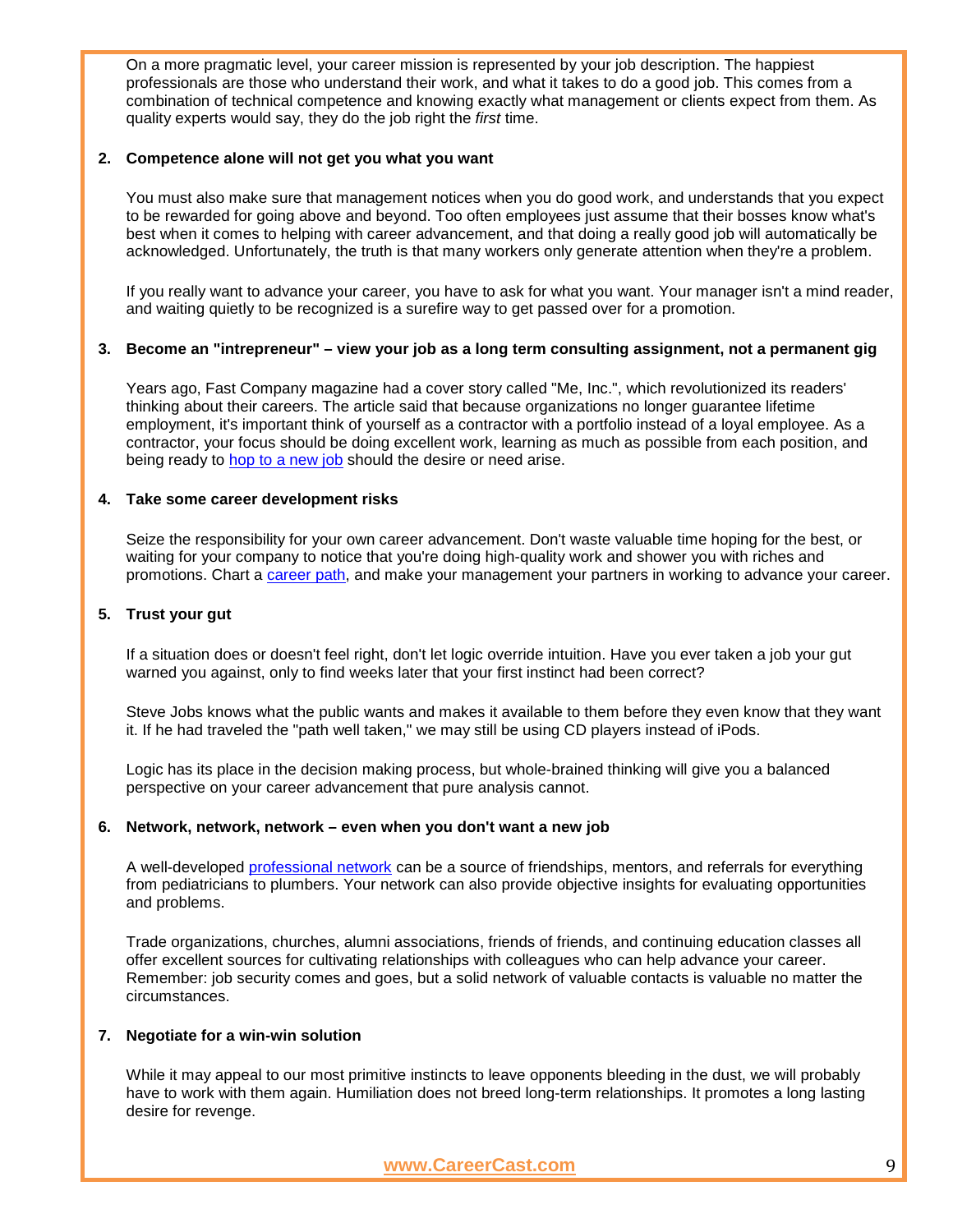The next time you are in a mood to take no prisoners, put yourself in your adversary's place. Suggest a solution that benefits both of you. You may not get the short-term victory, but you won't be stuck with a long-term enemy, either.

#### **8. Fake it until you make it**

I'm not suggesting you lie on your resume or present yourself as someone you're not. "Faking it" refers instead to those occasional lapses of self confidence we experience when faced with a challenging project. Self doubt can grow in you like a cancer: "Can I really pull this off?" "Am I good enough to do this job?"

If you find yourself suffering from a crisis of confidence, remember that positive behavior can easily overtake negativity and pull you out of your rut. And your *behavior* is what others see, not what you're feeling on the inside. Have to give a presentation and scared that you don't know what you're doing? Use your nerves an extra source of energy so you seem even more engaging.

Fear and stress can be your allies if you channel them effectively.

#### **9. Only pursue goals that you actually want to achieve**

How often have your heard people say "I plan to lose 25 pounds this year," but come December their weight hasn't changed? Goals prefaced by "I should" rather than "I want" are generally doomed to failure.

When you begin to set goals to help advance your career, try testing their viability using the RUMBA method: Each goal should be Reasonable, Understandable, Measurable, Behavioral and Agreed upon. Meeting only the first four conditions isn't enough. You and everyone involved with your goal must genuinely agree it's a *great* idea, or a lack of enthusiasm will cause it to die sooner or later.

#### **10. Fill your life with a combination of work, education and fun**

According to Richard Bolles' book Three Boxes of Life, Americans tend to divide their lives into three discreet time periods, each having a singular purpose. From birth to about 21, we are in our learning box. Our mission is to absorb information and advice from our elders. From about 21 to 65, we are in our working box where we must concentrate on producing worthwhile products and services. Then at 65, we retire and move into our fun box.

Unfortunately, people who buy into this pattern for living lead a pretty stale existence and often die early because they feel useless without their jobs. They've forgotten how to learn and enjoy themselves. For them life without work is meaningless. Many Baby Boomers are facing this dilemma as they struggle to decide if they want or can afford to quit working.

### **"Carpe Diem!"**

Those who have mastered the art of combining education, career, and leisure throughout their lives follow the sage advice of Robin Williams in The Dead Poets Society: Carpe Diem! They seize each day and make it their own.



*Senior Columnist Taunee Besson, CMF, is president of Career Dimensions, Inc., a consulting firm founded in 1979 that works with individual and corporate clients in career transition, job search, executive coaching, talent management and small business issues. She is an award-winning columnist for CareerJournal.com and a best-selling author of the Wall Street Journal's books on resumes and cover letters. Her articles on a variety of career issues have appeared on numerous career/job websites and trade and business journals. Ms. Besson has been quoted numerous times in The Wall Street Journal, The Dallas Morning News, Business Week, Time, Smart Money, and a number of other websites and publications.*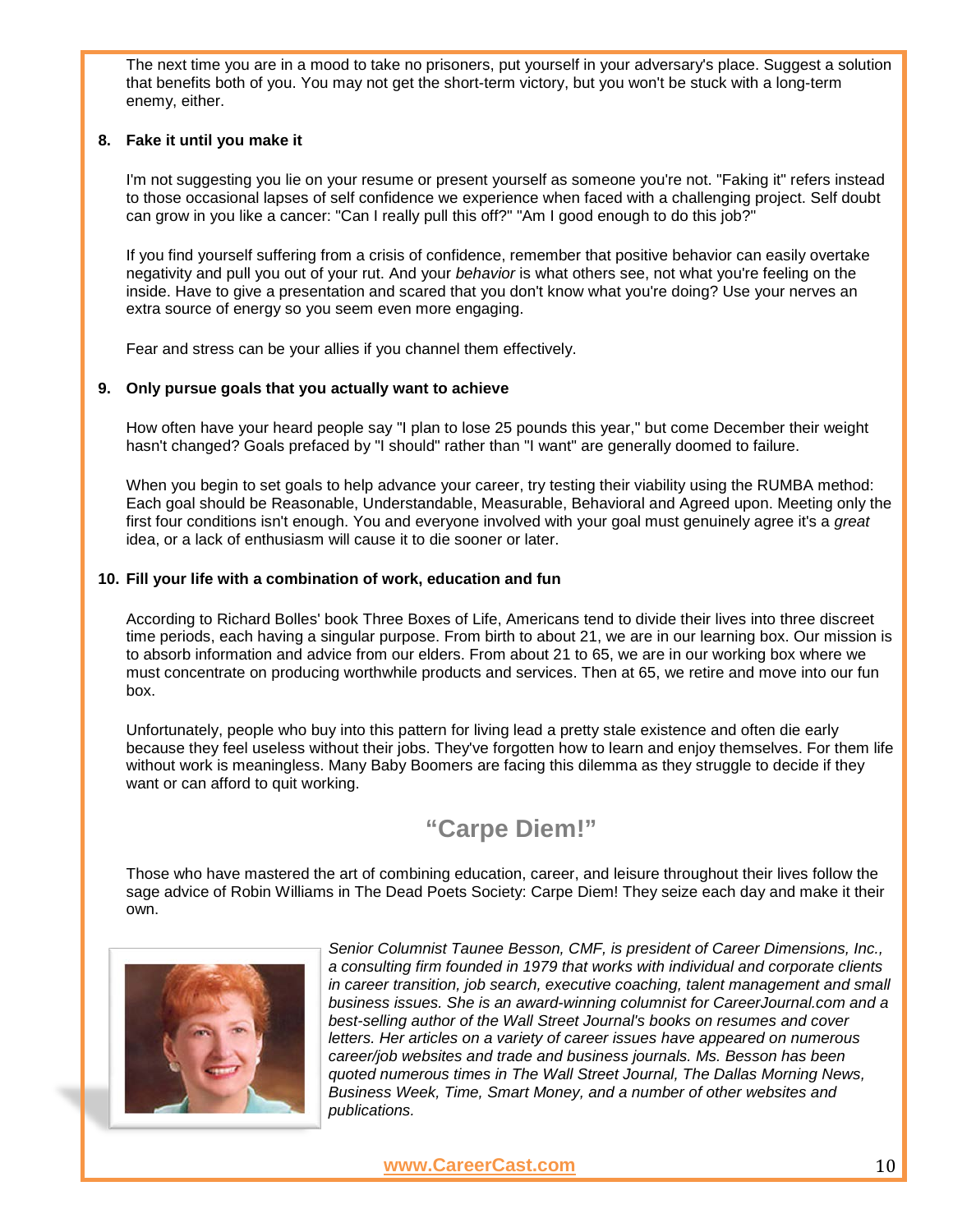# Are You Suffering from "Comfortable Misery?

By Taunee Besson, CMF, CareerCast.com Senior Columnist

**Question:** I'm a highly paid executive who's good at my job, but I hate it. Every Sunday my stomach ties in knots and I dread the [thought of going to work in the morning.](http://www.careercast.com/career-news/are-you-suffering-career-fatigue) If my compensation package and the job prestige weren't so high, [I would leave in a](http://www.careercast.com/career-news/should-you-quit-your-job-go-job-hunting)  [minute.](http://www.careercast.com/career-news/should-you-quit-your-job-go-job-hunting) Unfortunately, my golden handcuffs are firmly secure. If I'm so good at what I do, why am I so unhappy?

**Answer:** How many of these statements apply to you?

**\_\_\_\_\_** I'm counting the months/years until I retire.

\_\_\_\_\_ I hate my job, but love the income.

\_\_\_\_\_ My job situation is bound to get better if I just keep hanging in there.

**\_\_\_\_** I may not like my current career, but I know I'm good at it.

\_\_\_\_\_ I'm constantly worried about my position being eliminated.

\_\_\_\_\_ I've lost interest in my work, but I enjoy the camaraderie of the people.

\_\_\_\_\_ My associates know the caliber of my work. I don't have to keep proving myself.

\_\_\_\_\_ The chances of my finding a job I will truly enjoy are slim and none.

- \_\_\_\_\_ When friends talk about their new careers, I wish I had the courage to make a change as well.
- **\_\_\_\_\_** Changing careers is much more risky than staying where I am.
- \_\_\_\_\_ I doubt I can find an equivalent position at another company.
- \_\_\_\_\_ I would rather swim with sharks than start a job search.

Lend to focus on the negatives of a career change, rather than contemplating the positives of its potential.

\_\_\_\_\_ My family and friends think I'm in the catbird's seat. They tell me I'd be crazy to make a change.

\_\_\_\_\_ Work isn't meant to be satisfying. That's why it's called work.

If you checked just one of the above statements, maybe you're just having a bad day. If you checked two are more you're probably suffering from a self-inflicted malady called "Comfortable Misery", a career syndrome characterized by inertial thinking and an overwhelming need to maintain the status quo.

Those suffering from Comfortable Misery run efficiently on autopilot. They go through the motions of completing their projects and emptying their in-baskets, while experiencing little joy, learning, or feeling of genuine satisfaction. They're like zombies in business suits.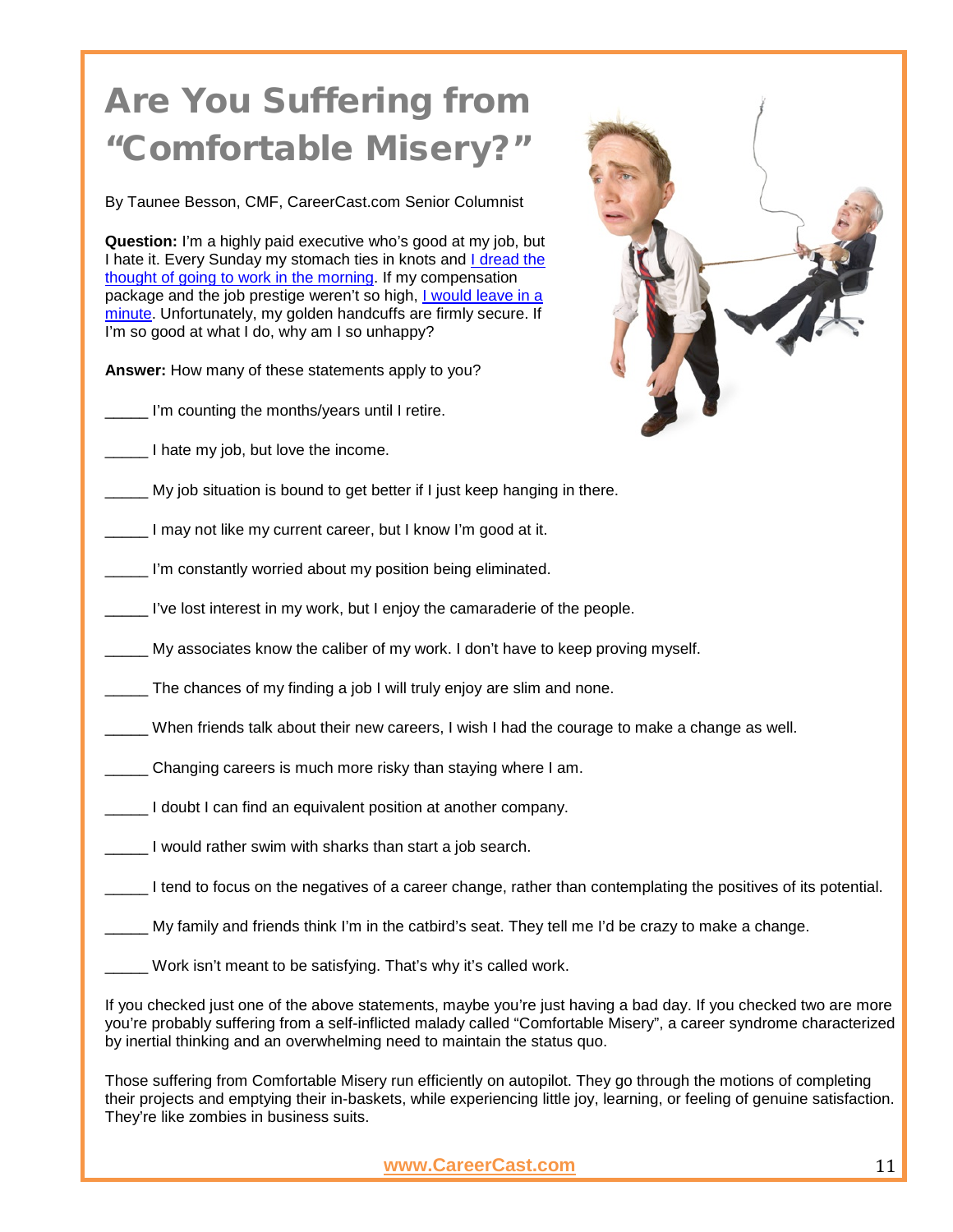#### [Why do these talented professionals cling to the jobs they hate?](http://www.careercast.com/career-news/do-i-stay-my-friends-work-or-take-more-satisfying-job) There are lots of reasons:

- The U.S.A. was founded by individuals who believed in the Puritan work ethic -- we were put on this earth to atone for our sins, not have a good time. Americans continue to take this mindset to heart. Therefore, millions of workers define their work as a means of providing for their families and practicing productivity. They live to work, not work to live. The thought of enjoying their careers produces more guilt than pleasure.
- Along with the Puritan work ethic, Baby Boomers' parents have imbued their children with the "Depression Mentality":
- "Never forget, you are lucky to have any job, let alone one you enjoy. "Your work puts food on the table and a roof over your head." "You labor to support yourself." "Personal satisfaction is for dilettantes."
- Many very talented professionals [question their marketability.](http://www.careercast.com/career-news/career-development-how-get-ahead-without-changing-jobs) Often they've been employed by one company for a number of years and find it difficult to believe anyone else will hire them. Also, because they've never built a network of colleagues outside their firm, they have no understanding of how their skills and experience can transfer to the world beyond company X.
- Confirmed optimists and pessimists tend to embrace the status quo. Optimists are sure things will get better, if they stick around long enough. With relieved resignation, they put the responsibility for their careers in the hands of fate or their corporate leadership. Pessimists assume there are no truly satisfying positions anywhere, so why expend the effort looking for one. Isn't it ironic how two opposing attitudes both lead to the same paralyzing conclusion!
- Golden handcuffs account for a lot of Comfortable Misery. A prestigious company, attractive compensation package, big title and the promise of more to come keep people from leaving jobs they hate. The thought of giving up an accustomed lifestyle can tether an unhappy executive to his corner office, when he longs to catch the green wave at the helm of a bare-bones start-up.
- "The Black Hole Syndrome" also keeps millions of unhappy professionals mired in unsatisfying careers. When a person is frustrated and unmotivated by a position that provides no opportunity to learn or make a contribution, doing his job can suck all the energy out of him. When just showing up at work each day is such a tremendous effort, he can't imagine looking for another job simultaneously. His situational depression also has a devastating effect on his self-esteem. Like the clinically depressed, people experiencing the Black Hole Syndrome can think they don't deserve to escape their current situation.
- Feedback from those we love and trust often causes us to rely on the status quo instead of pursuing something better. It's very common for people to stay in jobs they hate because their friends and family keep saying, "You're so good at what you do. Why would you ever want to change?"
- A comfortable work environment that doesn't expect too much, appreciates your work and surrounds you with friendly colleagues can be a very enticing place, even when the job leaves much to be desired. For those having motivational difficulties, it's a great spot to veg.
- How many job seekers do you know who enjoy the process of finding another position? Probably not many. Lots of professionals stay where they are because they can't face the prospect of looking for a new opportunity. A [job search](http://www.careercast.com/careers/jobsearch?searchType=quick&clientid=careercast) is hard work, often full of rejection. Unless a merger or downsizing forces them into it, a number of dissatisfied careerists will sacrifice long-term gain to avoid short-term pain.

If any of the above reasons resonate with you, you are suffering from a bonefide Comfortable Misery. This is a treatable syndrome, but only you have the power to cure yourself.

Senior Columnist Taunee Besson, CMF, is president of Career Dimensions, Inc., a consulting firm founded in 1979 that works with individual and corporate clients in career transition, job search, executive coaching, talent management and small business issues. She is an award-winning columnist for CareerJournal.com and a bestselling author of the Wall Street Journal's books on resumes and cover letters.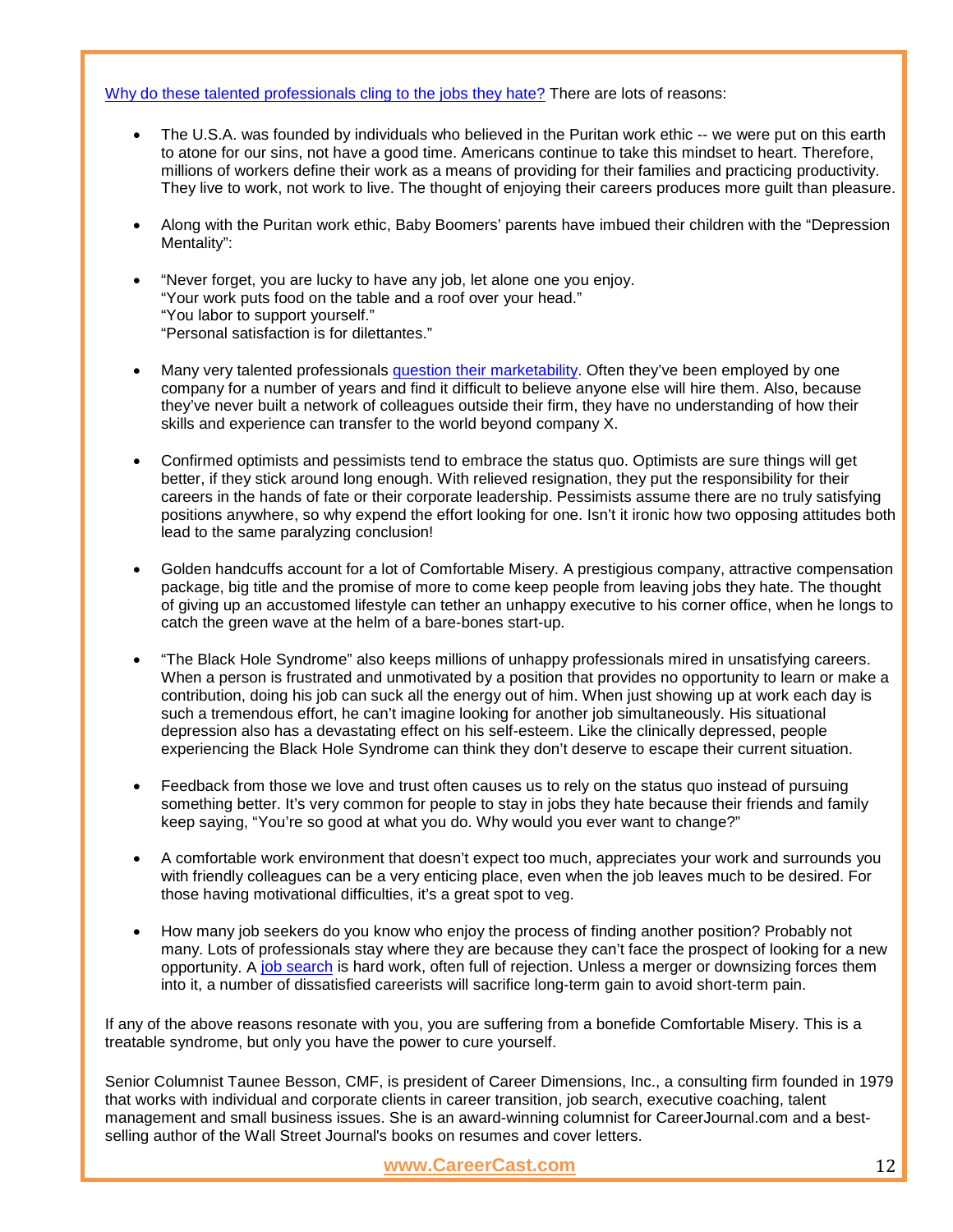### 11 Ways to Vacation at the Office

#### By Victoria Brienza

It's that time of year again, when it seems like everyone in the office is on vacation except you. You'd love to be off on a tropical island, sipping a fruity drink with an umbrella while soaking in the sun. But instead, you're working on an endless project and that proverbial vacation light at the end of the tunnel is about as clear as the Milky Way on a cloudy night.

If you're like most people, you don't use three [full vacation days each year](http://www.careercast.com/career-news/work-better-try-working-less) that you deserve, according to a survey by Expedia.com. So why is it that those elusive vacation days we work so hard for all year are being ignored? Reasons vary, but many people fear the repercussions at work if they take off, or they'd rather cash in their time off. And for those who do get away, nearly 24% admit that [they check their work e-mail and voicemail](http://www.careercast.com/career-news/work-hard-play-hard-how-unplug-vacation)  [while on vacation.](http://www.careercast.com/career-news/work-hard-play-hard-how-unplug-vacation)



Taking time out for ourselves, our families and our sanity is an important part of life. These mental breaks help our brains re-energize, help us to feel renewed and, in the end, be more productive. Whether you can physically get away on vacation or just find ways each day to make time for you, it's important to [your health and well-being.](http://www.careercast.com/career-news/food-group-theory-work-life-balance)

No worries, though! If you're stuck in the office during this vacation season or just need to find ways to better balance work and life, here are 11 tips to help you work like you're on vacation:

### **Set the Timer**



Set times that you check e-mail and respond: Do you ever feel like you're always getting interrupted by e-mails, instant messages and meetings? Like the only time you can get the actual work done is before work, during lunch or after everyone else has headed home for the day. Well, you're not alone!

According to a workplace study from the University of California, Irvine, the average amount of time people spend on any single event before being interrupted or before switching activities was about three minutes. That's 160 interruptions or changes of course every eighthour workday. No wonder productivity seems so elusive some days.

### **Solution:**

By responding to e-mails right after they arrive, you check e-mail throughout the day, then you can create space for yourself to get work accomplished, and later have focused time where you can give your full attention to your emails. The same goes for instant messages. If you need quiet time, put your "away" message up. The e-mails and instant messages will still be there in an hour or two. And if a co-worker really needs to get your attention, they can pick up the phone or walk by your desk for the answer. Another trick is to schedule meetings with yourself in your calendar. These are dedicated times for you to get your work done and be and feel productive.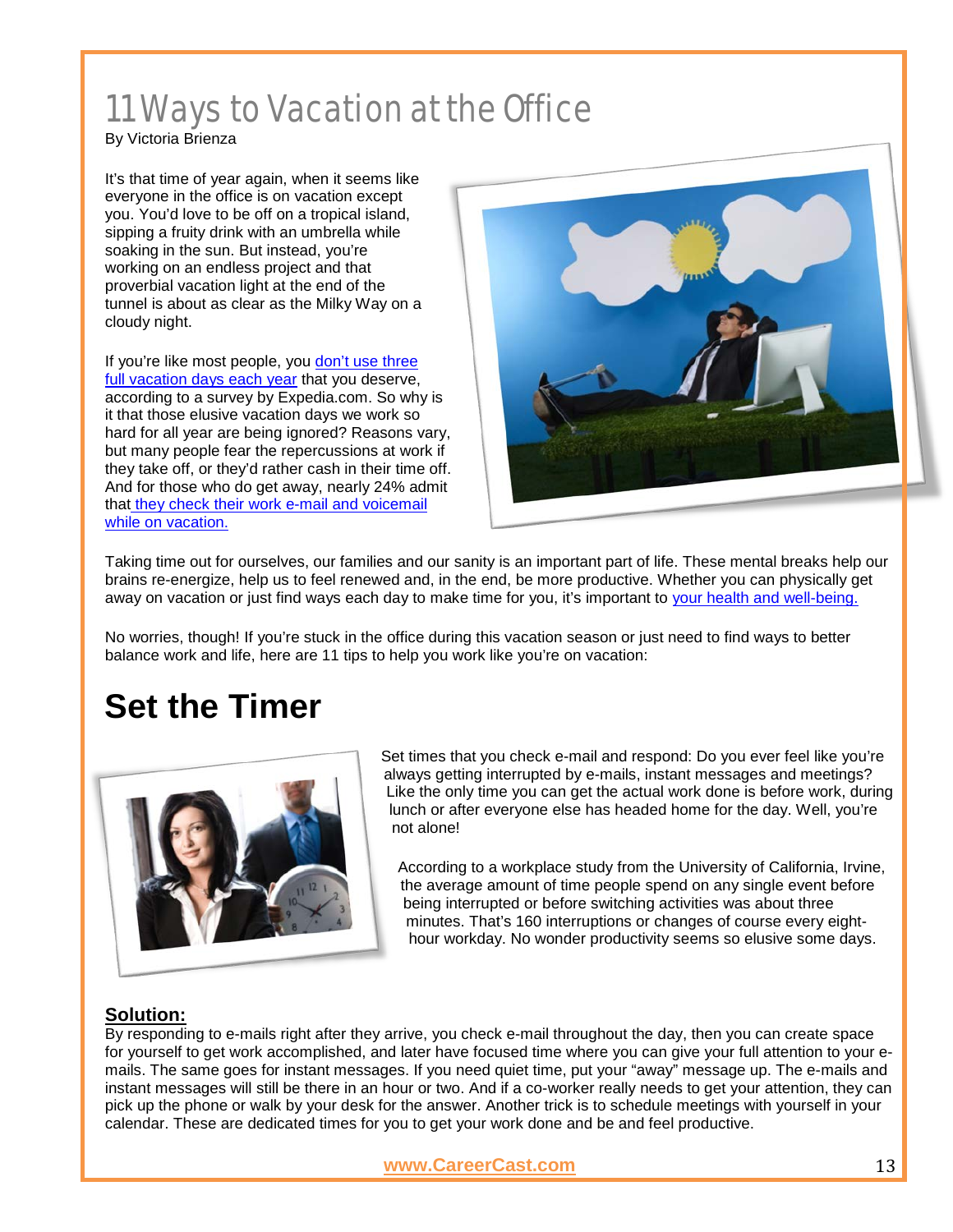### **Hop on the Musical Time-Machine**



During your work day, listen to music from your favorite vacation spot or memory: It's amazing how a few notes from a song can transport you to another space and time. Music has this incredible ability to conjure up memories of happy times gone by. So why don't you make the most of the phenomenon and bring it into your workday?

#### **Solution:**

Take some time to create a music playlist or CD of your favorite tunes to play as you work. Each day you could play music from a different country you visited or from a different time period of your life (i.e., college, 80's, etc…) and give yourself some musical mental moments throughout your day.

### **Take a Walk**

Grab a co-worker and walk and talk about your work projects: We all know that

exercise is good for our bodies, but it's easy to put it off and use work as the excuse. So why don't you combine work and exercise? By walking at least 30-minutes a day on most days of the week, you can begin to see several health benefits and get some quality work in as well. It's a low-impact, highbenefit way to reduce stress, increase your energy and get your muscles working.

### **Solution:**

Instead of sitting in your cubicle, grab a co-worker and multitask while walking and talking about work. Or better yet, start a walking club. And you don't need to worry about bringing your gym bag to work. You can do it with what you wore to work, that is, except those ladies who had to wear their Jimmy Choo's to the office.



### **Say Good-Bye to Clutter**



Clean off your desk and your files to feel better organized: Chances are, if you've been at your company for awhile, the items on your desk and in your filing cabinet are expanding like most of our waistlines. We hold on to papers, objects and items for that "someday" when we might use them.

But for most of the stuff, that day never comes and we just bury ourselves in needless clutter. Take control and spring clean your space! You'll feel better and more productive (and likely be more productive) when the weight of the waste is not clogging up your cubicle.

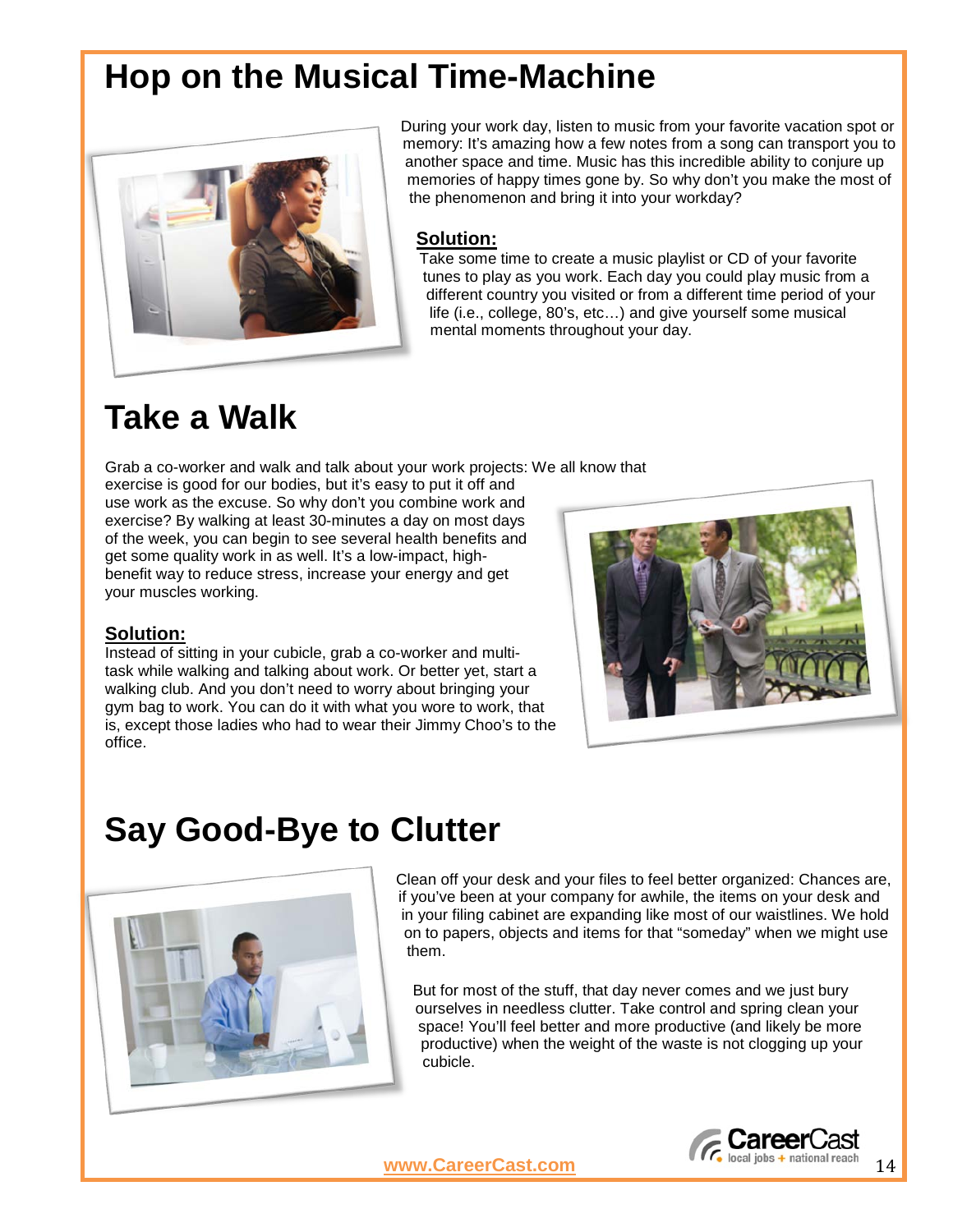#### **Solution:**

Take an hour each month to review your files and the piles of papers on your desk. Eliminate and shred any documents for past projects that are taking up space. Get rid of any of those items that you don't use, won't use or haven't used in years. Make your mantra, "It's mind over clutter!" Freeing up the clutter will help clear your mind and set you free.

### **It's Siesta Time**

Take 20 minutes to close your eyes for a power nap: There is one tradition that did not (but should have) come to the U.S. from Europe with our forefathers: the siesta. A short power nap is a great way to help boost your memory, improve cognitive skills, increase creativity and enhance energy levels. And a benefit for the company is that it helps improve your productivity.

Since most Americans are averaging less than seven hours of sleep a night, a little mid-day snooze helps combat the post-lunch food coma and improves alertness. A few companies are finally realizing the importance of the siesta and providing "sleeping rooms" where employees can nap or meditate during their work day.



#### **Solution:**

If you don't have an office (where you can close your door) or a quiet space to relax, then head to your car for a quick catnap. Just check your schedule to make sure that you don't have a meeting. And remember your phone so that you can set your alarm and ensure that you won't oversleep

### **Relax and Get Centered**



Take five to 10 minutes for deep breathing and relaxation: In this hurried world, it can be a challenge to take five to 10 minutes out of the day to re-focus ourselves and relax.

Taking a few moments to quiet your mind, focus on some deep breaths and re-center yourself can be highly beneficial to your mental and physical being. Being able to access your inner calm can help clear your mind, reduce stress and give you more energy to face the task at hand.

### **Solution:**

Find a quiet space (your office, an empty conference room, your car) to take a quick mental break. Lie down, if possible, and take some deep breaths,

focusing on the air going in and out of your nose. If a thought pops into your head, it's okay.

Just recognize it, give yourself permission to deal with it in a few minutes and then let it go. Your purpose for these breaks is to relax and re-energize yourself.

## **Unplug Yourself**

Leave technology at the office during your lunch break: Technology helps us make connections and stay in tune with the world around us. While this instant communication has its advantages, it also has given our bosses, coworkers and clients more leeway to reach out to us outside of regular business hours.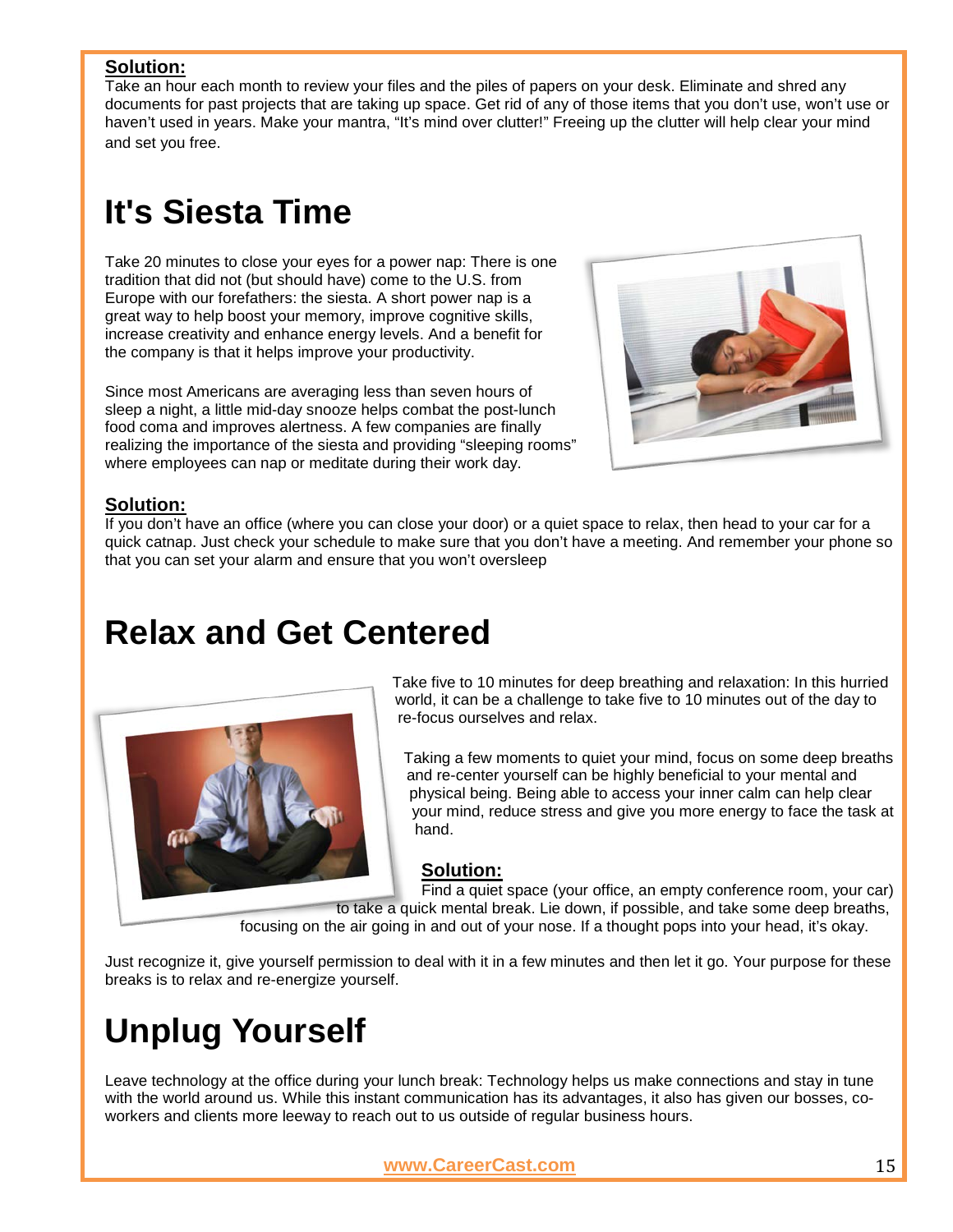Years ago, it was almost unheard of that employees answered work-related questions over the weekend unless it was an emergency. It might be a welcomed intrusion for the workaholic, but this continual cycle of being available has blurred the lines of work-life balance and had caused workers to feel more anxious and "always on" duty.

#### **Solution:**

While you're at lunch, turn off your cell phone, your iPad, your laptop or any other battery-driven device. Take this time to slow down and eat, savoring each bite and enjoy some peace and quiet. Don't worry! The work will still be at the office when you return.

### **Network Shamelessly**



Use downtime to try to catch up with old friends and colleagues: Making connections with other people is a vital part of our human nature. Just take a look at the explosion of social networks and how we are connecting to people old and new. We may not know our neighbor's name, but we are connecting with our kindergarten crush on Facebook.



### **Solution:**

Spend your downtime re-connecting with old friends or co-workers. Attend a networking event with the goal of meeting other like-minded professionals. Consider Meet-Up groups and companies like Lunchepreneur.com, a free service that connects professionals for lunch meetings and networking.

Getting out of the office and socializing with others can be energizing and beneficial to your long-term career.

### **Be One With Nature**

Eat outdoors and get some vitamin D: Getting outside to enjoy fresh air and sunshine can help boost your mood and calm the nerves. Vitamin D (aka the happiness vitamin) has been proven to help lift mild depressive symptoms. While vitamins are beneficial, the sun helps the body produce vitamin D naturally.

### **Solution:**

Walk to lunch or to get coffee. Sit out in the sun (with sunscreen, of course) for at least 15 to 20 minutes a day to maximize your vitamin D intake. Take some deep breaths, eat your lunch and soak in the warmth of the sun.



### **Take a Mini-Spa Break**

Find ways to bring the spa to your space: If you can't make it to the spa for some special treatment time, find ways to bring that relaxing retreat to you. From aromatherapy to pedicures to yoga, all of these pampering experiences can be modified and used at work.